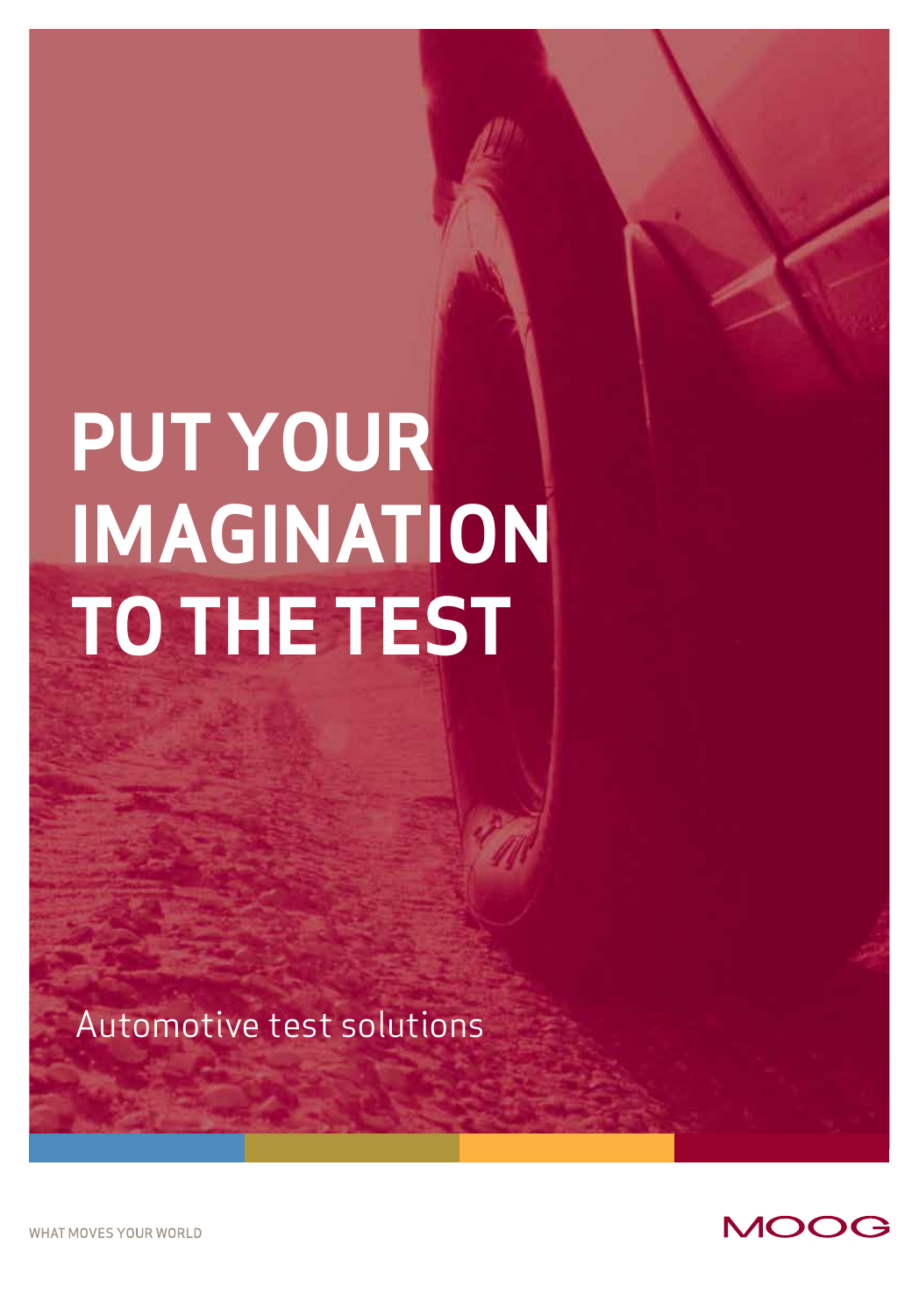## **TEST SOLUTIONS BUILT AROUND GOOD IDEAS. YOURS.**

There's never been a more challenging time for professionals in the automotive test arena. New designs, shorter vehicle time-to-market, increased regulatory pressures and the drive for cost efficiencies mean today's test and application engineers must be innovative and resourceful in approaching every test. Technology is advancing, opening opportunities to integrate physical and virtual testing. And that means going beyond the same old test equipment you've used for decades.

At Moog, we understand what it takes to be successful in this industry. Combining the global resources of a billion-dollar corporation whose solutions are found in applications ranging from heavy industry to space and defense, and the flexibility of a forward-thinking engineering group with roots in testing and simulation, we deliver leading-edge solutions for automotive manufacturers and test labs around the world.

In fact, our solutions have been in test labs for years. Through a key strategic acquisition in 2003, we added a knowledge base in automotive testing that extends back to the 1970s. Today, our team draws from a solid, financially stable corporation to deliver smart automotive test designs. Over the years, we've installed more than 2,500 systems at more than 300 customers worldwide. What's more, almost every test lab in the world relies on Moog's Servovalves for precision motion control performance.

Our mission is to deliver the flexibility, innovation and trusted solutions you need for a fresh approach to automotive testing. To make your tests more reliable. More cost-efficient. More effective. And to help you take your ideas far beyond what's possible today.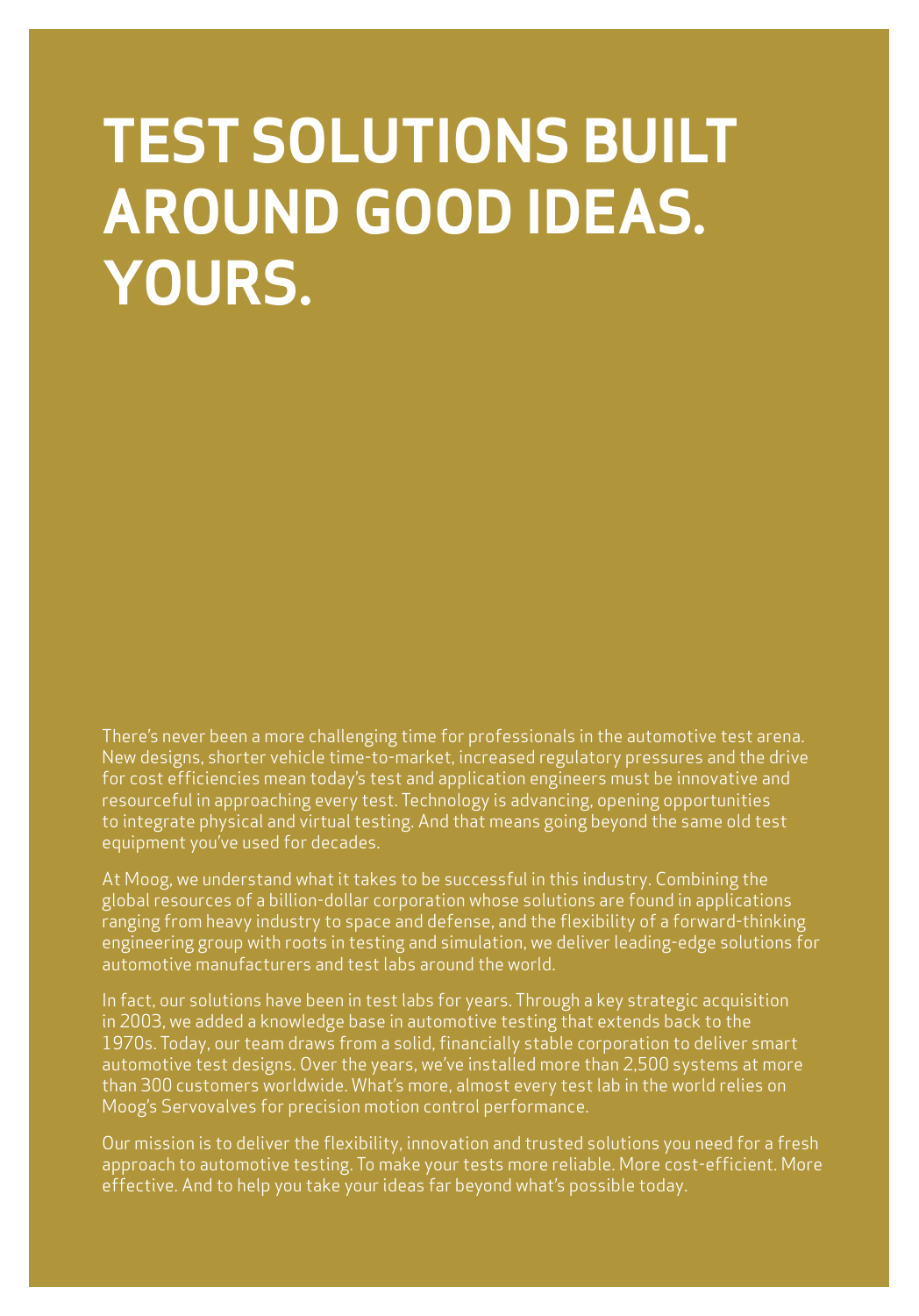## **THE RIGHT PARTNER FOR A NEW ERA IN AUTOMOTIVE TESTING**

While our experience designing state-of-the-art automotive test systems, flight simulators and aerospace test systems helps our design teams stay ahead of the curve on testing technology, it's our customer-focused approach that truly sets Moog apart.

## Understanding your challenges

No matter how long you've been in the industry, there is always room to improve your capabilities, develop new methods or systems, or take your test processes to the next level.

Serving the needs of both automotive OEMs and related suppliers ensures consistency on a global basis. What's more, we work hard to understand how you work, and design solutions around your needs, rather than relying solely on the same off-the-shelf systems that everyone else uses.

Instead, we collaborate with you to create the best test solution for your specific need—and then deliver a turnkey solution that incorporates high-performance components and software tailored to your particular applications. It's a more flexible approach that puts your ideas and input first.

When it comes to today's key challenges, Moog is out in front in a variety of ways including:

- Maintaining a presence in emerging markets
- Innovating testing technologies like human-in-the-loop
- Ensuring global consistency
- Integrating physical and virtual testing
- Spearheading new technologies such as electric actuation

#### Innovation that drives performance

Automotive testing may have been around for more than 100 years, but we're always focused on finding new and better ways of working.

For example, Moog pioneered the commercial servovalve in 1951, contributing to the test industry as we know it through the

application of precision motion control. Today Moog is a pioneer in introducing electric-based technologies to the test lab—creating cleaner, more power-efficient performance in equipment traditionally associated with hydraulics.

Our hexapod design is another example of how Moog' research and development has moved over from the aerospace world to help customers work more efficiently in 6-Degrees of Freedom (DOF) applications. It provides a minimal footprint and optimized power supply for a range of key test applications.

In addition, thanks to our experience in simulation and robotics, we're helping push the limits of human-in-the-loop testing; allowing customers to safely incorporate a dramatically higher degree of test control and more accurate data generation.

Finally, we're helping customers gain the benefits and savings of rapid prototype evaluations in the lab using testing technologies versus building costly prototype vehicles. It all adds up to a partner with the expertise and resources you need to develop new designs, reduce vehicle time-to-market, gain cost efficiencies and overcome tough regulatory pressures.

#### Global reach, personal touch on the local level

In more than 26 countries worldwide, Moog representatives are ready to respond to your auto test needs. Whether it's providing a key Moog component or facilitating the design of a one-of-a-kind test rig, our technical teams have earned a reputation for taking on the toughest challenges and making them our own. And because we're truly a global organization—working in the world's key automotive manufacturing centers like Japan, China, India, Korea, France, Germany and the US—you can expect prompt turnaround times and a close, face-to-face working relationship with a partner who understands your market.

Our global reach and experience working with the world's largest companies in aerospace and industry also means unsurpassed consistency in products, systems and solutions.

## **CAR ROOF MAKER THULE TWISTS AND TURNS WITH NEW MOOG TEST RIG**

If you've ever had to carry bicycles, skis or even a surfboard on the roof of your car, you may know the Swedish roof rack maker Thule. For those who've hauled bikes or luggage on a road trip, a strong, reliable roof rack is indispensable equipment. And now Moog is helping to make that even more so.

#### The request

Thule - the world's leading supplier of car rack systems - picked Moog to supply a test rig, that simulates the conditions its products face when fastened to the roof of a car. Whether you're racing to the beach with a surfboard strapped to your roof rack, or facing buffeting winds in a mountain pass with luggage atop your SUV's rack, Moog's test rig simulates the twist and turns of the road.

## The solution

Moog delivered to Thule the complete test system, including a Simulation Table, unlike any on the market. Moog's design stemmed



from work it had done with flight simulators. Rather than building a conventional orthogonal system, which has a table moved by actuators mounted on its base and sides, Moog took a unique approach. Moog's system has six degrees of freedom (DOF) in the table, moves in the x, y and z-axes with pitch, roll and yaw, and has files that are played by Moog's servo controller.

#### The result

Only Moog's Simulation Table could reach the performance specifications Thule needed to achieve. While the hexapod is proven technology, Moog is the first company to use it in this kind of application. The Simulation Table can run continuously for several days, a period equivalent to hundreds of thousands of road miles. Thule is pleased with its new test system that is part of its newly opened labs. It is compact, clean and user friendly, yet able t o carry out complex tests.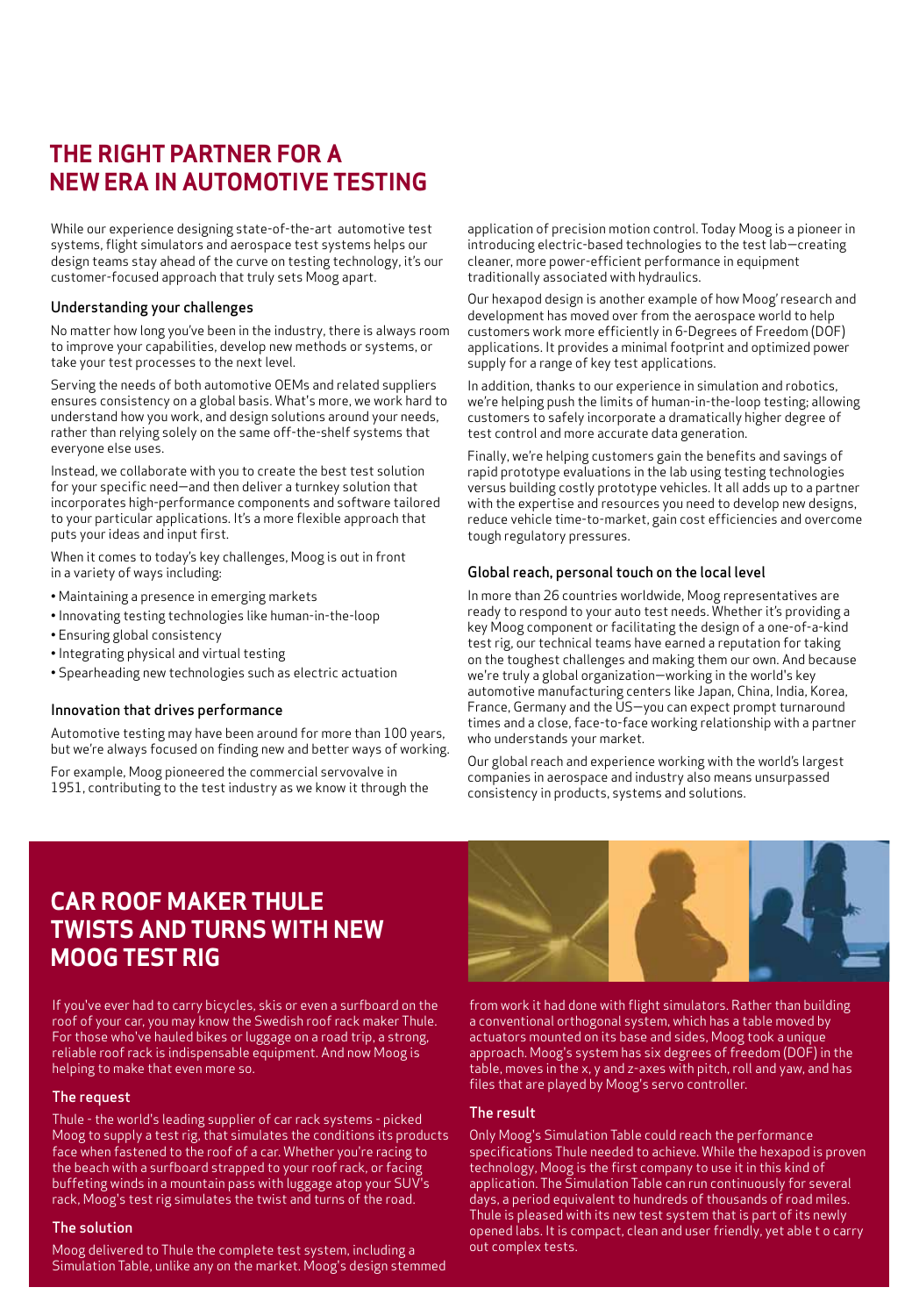## **REDEFINING PERFORMANCE THROUGH ADAPTED SOLUTIONS**

From our open architecture approach to software that helps you maximize your current system investment to a wide array of components and test rigs designed for every conceivable test application, you'll find a Moog solution that's right for you.

This includes concept to reality solutions for component testing, turnkey test systems, dedicated test servocontrollers, and a wide range of the test application software in the test business.

One of our core competencies is in control for Hexapod-based systems. The Hexapod's parallel structure makes them well-suited for 6-DOF automotive testing. Its compact mechanical design reduces facility requirements and floor space, while providing large symmetrical excursions for translations and rotations.

Here is a broad overview of the products and systems we're delivering around the world.

## **SINGLE- AND MULTI-AXIS TEST SYSTEMS**



For critical analysis and test flexibility, Moog' test rigs are designed for efficient operation in a range of single- and multi-axis applications including durability, vibration, shock and performance evaluations. All units can be modified to accept a range of test specimens.

## **DRIVING SIMULATOR**



Our hexapod design enables humanin-the-loop testing and feedback of key ride and handling characteristics including ergonomic issues such as seat comfort. Recent applications include human evaluation of virtual tires and suspension designs.

## **RIDE AND COMFORT TEST SYSTEMS**



The human rated electric Simulation Table incorporates six electric actuators to deliver required 6-DOF accelerations. The hexapod design provides a minimal footprint. In addition, the test controller plays the files and provides exacting levels of control and operation to bridge the gap between digital data and human sensations.



**KINEMATICS & COMPLIANCE SYSTEMS**

Our 6-DOF Kinematics and Compliance measurement systems have been developed in partnership with automotive manufacturers seeking highly accurate stiffness and kinematics measurements using either force or displacement control. Our revolutionary hexapod technology and electric actuation provide simpler installation, less required space and low maintenance costs. In fact, we are the only company to incorporate electric hexapod design into automotive kinematics and compliance testing.

## **4-POSTER TEST SYSTEMS**



Our 4-Poster Test Systems based on hydraulic test actuators with hydrostatic bearings are used in a variety of applications. They're found in research labs where they are used for ride quality assessment and Noise, Vibration and Harshness (NVH) testing. They're used in durability test labs to prove selected structural, chassis and suspension designs. And they're used in production facilities to assess squeak and rattle concerns. The systems incorporate fatigue-rated actuators for the specified vertical accelerations and they can withstand the side loads.

## **SUSPENSION TEST RIGS**



Creating and measuring forces to simulate and to test real time fatigue of the car suspensions taking into account a maximum of vehicle dynamics and creating different test laods.

Our compact 6-DOF Suspension Test Rig is used by major automotive customers to perform complex and highly dynamic suspension and full vehicle chassis durability and fatigue testing. The rig incorporates Moog's latest force loop control and iteration software enabling you to accelerate set-up time. This test rig can apply forces up to 80 Hz to front and rear axles.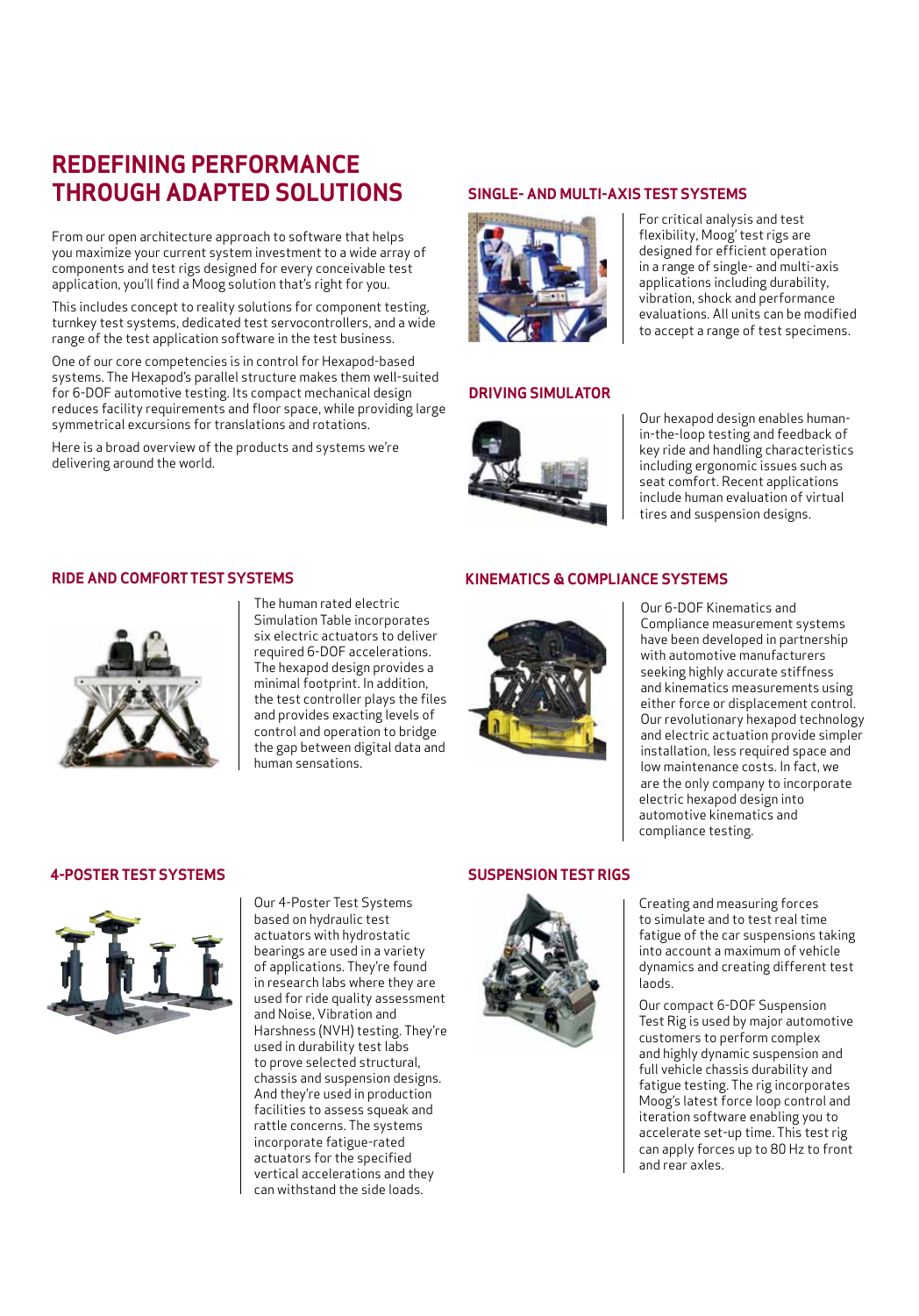## **GENUINE PRODUCTS TO ENSURE BEST PERFORMANCE**

## **MEETING THE CHALLENGE OF A NEW TESTING GENERATION WITH MAXIMUM VERSATILITY AND STIFFNESS**

The hexapod configuration used by the Simulation Table is the optimum design to achieve simulation and test capability using acceleration, force and displacement inputs, and to reproduce data collected on proving grounds regardless of your test type, method or specimen. By understanding today's test trends and challenges, and listening closely to the needs of customers around the world, we provide the right tools and proactive expertise to take automotive test applications further than you ever thought possible. To meet the high demand for hydraulic Simulation Tables to accommodate loads up to 680 kg (1,500 lb), we developed a standard Simulation Table based on a new generation of hydrostatic actuators providing more stiffness and versatility.



*Hydraulic Simulation Table*

## **TEST CONTROLLERS**

A customized approach for structural and performance automotive testing.



*Portable Test Controller*



*Automotive Test Controller*

## **ACTUATORS AND SERVOVALVES**

Moog Servovalves, manifolds and actuators are just a few of the components that are critical to Moog' solutions. By focusing on the performance of these high-quality individual components, the entire system can reach higher levels of efficiency, reliability and longevity.

Moog delivers the flexibility, innovation and trusted solutions you need for a smart approach to aerospace testing. The heart of all our solutions is the control hardware and software that sets the pace for the industry.

Test controller advantages include:

**Test versatility —** Single channel and multi-axis test systems, structural durability testing and fatigue test spectrums.

**User-friendly operation —**  For maximum flexibility in your test lab and less set-up time.

**Run test precisely and** 

**securely —** Constant amplitude and phase matching engineering specifications, test interruption prior to catastrophic failure.

## **SOFTWARE SUITE**



Moog provides open architecture control software developed specifically for your unique test needs in durability and fatigue, simulation, vibration, measurement and analysis.

The test software offers a unique straightforward approach to inherently complex processes. For example, it makes simulation using iteration,

a notoriously complex and time-consuming test technique, easy and fast to use, even for novice users. A rich integrated sequencing tool allows full block programming with loops, serialized and parallel instructions. Additionally, script instructions can be integrated in the sequence to perform custom actions. Online, frequency and time domain response based safety functions are also supported.

Moog delivers on a wide range of specific test application software packages for systems identification, iteration, sequences building and monitoring. In addition to custom application software, our standard interface allows customers to implement their own applications.

The test software suite is totally compatible with all common data formats on the market today. In addition, the PC-based test and our application-specific software solutions use standard TCP/IP hardware to connect to our test family of controllers, as well as to our test controllers.



*Servovalve*

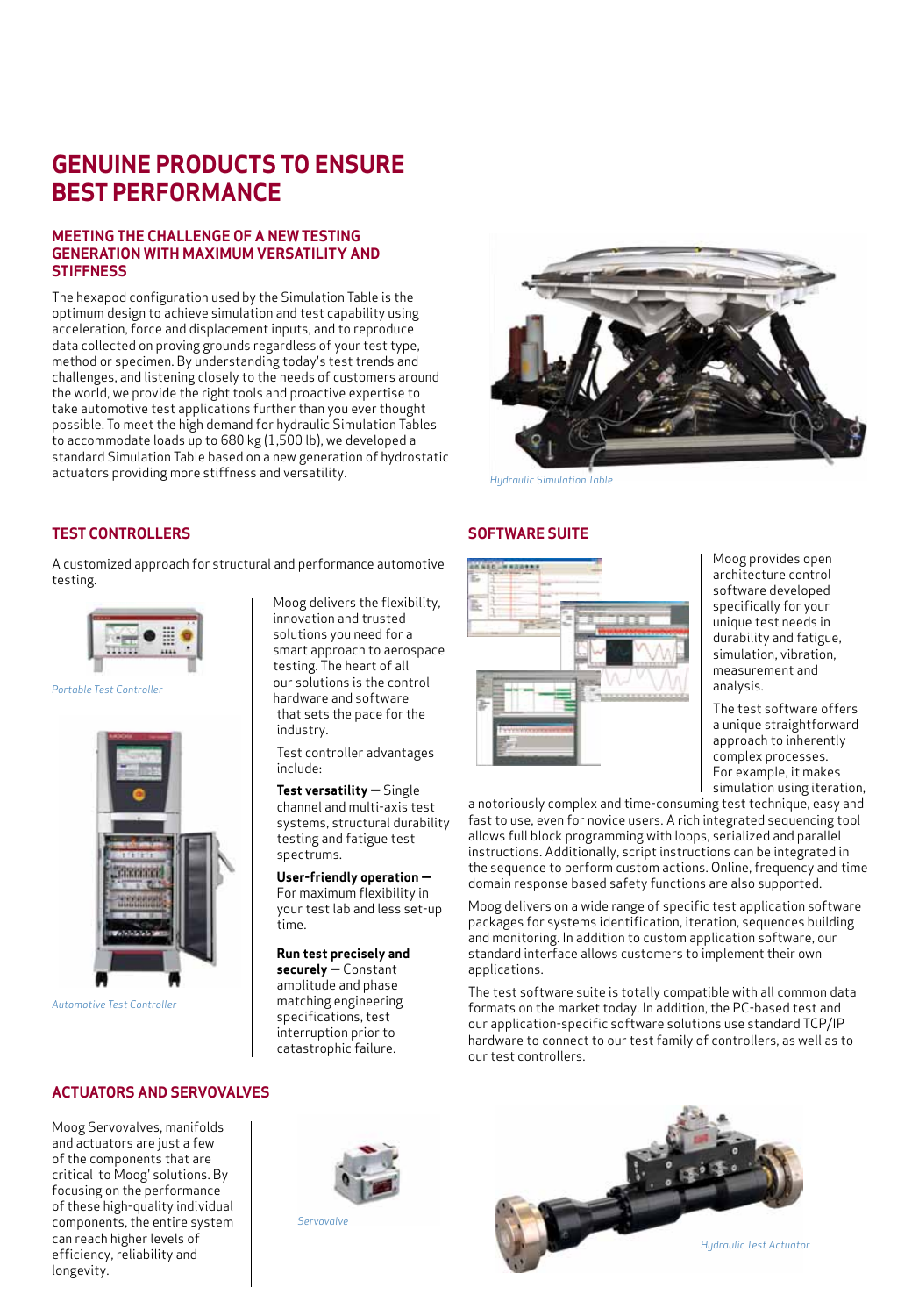## **WE'RE THERE FOR YOU, TEST AFTER TEST**

Moog serves your needs well before the sale…and continues our commitment well afterwards.

From system commissioning to Moog Authentic Repair® services to ongoing product support and rig upgrades, such as replacing your analog servocontrollers with new digital models, our expert engineers are on call around the world for start-up and installation, troubleshooting, on-site repairs or replacements and maintenance. Whatever it takes to give you personal, turnkey support and help you get the most from your equipment investment.

## Training tailored to your team

While our products and software are designed for simplicity and turnkey operation, our training programs can help your team work smarter, faster and more effectively. We offer a variety of training sessions designed around how you work. Simply call the Moog representative nearest you and we'll get you the answers you need.

## A new era begins today

Whatever your automotive test application may be, we invite you to meet with us. Through collaboration on a global scale, state-ofthe-art systems that challenge the status quo, and a nimble team of engineering experts dedicated to you, we can move your ideas ahead and help put your imagination to the test.

## **LEAVING THE ROAD… AND THE COMPETITION… BEHIND**

Mercedes-Benz stands for pioneering automotive innovation for more than 100 years. With an average number of 7 patents each day, they secure their leading technological position on a consistent basis.

## The request

To continue their trendsetting product development tradition, Mercedes Benz sought to combine comfort and agility in the ideal combination. This is the reason why they turned to Moog to create their ride and comfort testing solution.

#### The solution

Moog provided Mercedes-Benz with a test solution that met their technical requirements and supported their business objectives to take a new step in digital prototyping to test ride and comfort of their prototype. Our proven experience in flight simulation and our ability to enable human beings to participate in the testing (e.g. called human-in-the-loop in the testing industry) sets us apart from other system providers and was key in developing a test based on a Simulation Table. In this case, the human being would be able to



accurately assess feelings of comfort and realism which is very difficult to do remotely.

## The result

Moog's technological expertise and proven experience were key to defining a customized test solution with Daimler's test lab engineers. The business challenge for Mercedes-Benz was to validate the results of the digital simulation in terms of ride and comfort. This testing approach was part of the first digital car prototype production pioneered by Mercedes Benz and that car is now on the road.